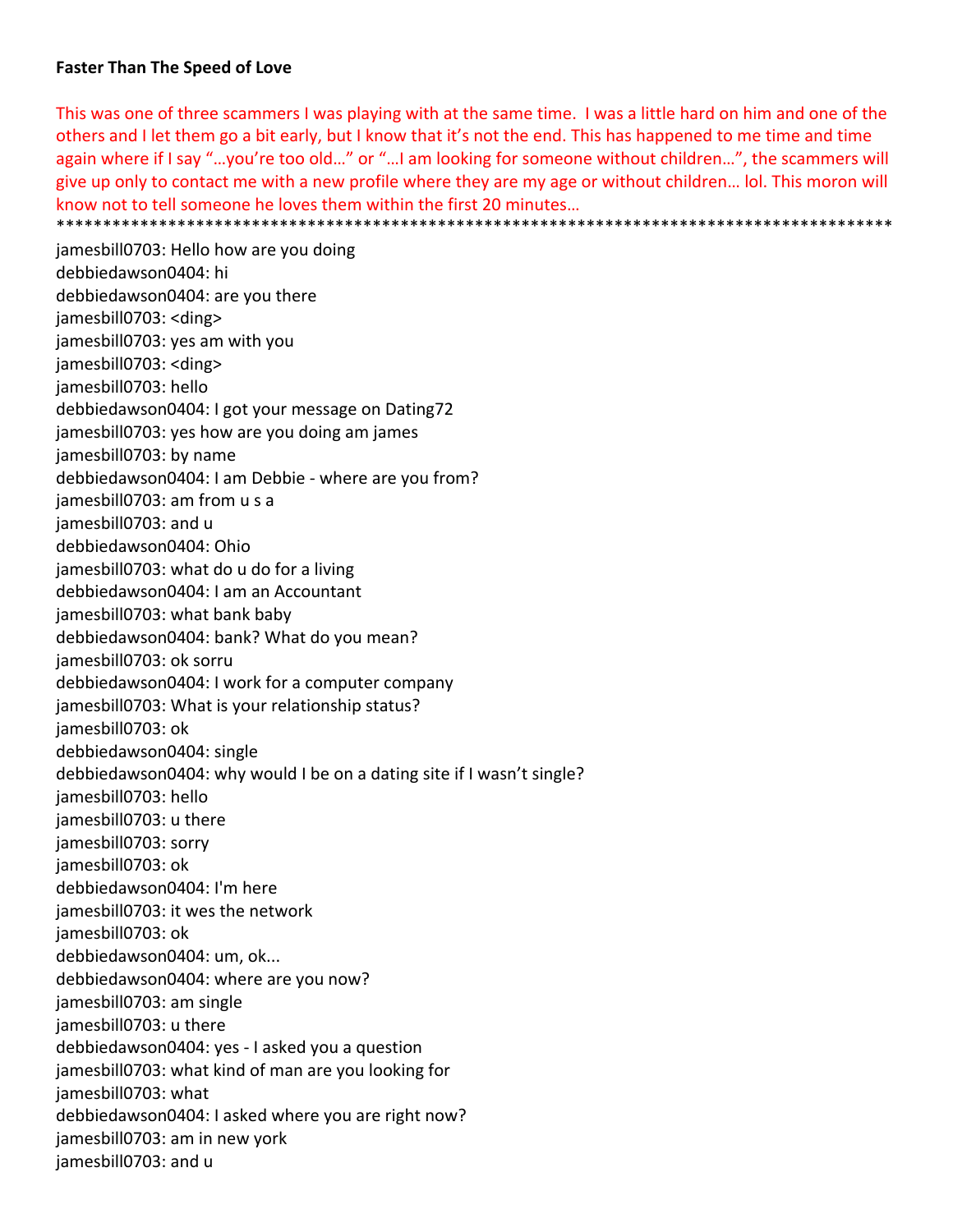debbiedawson0404: I just told you Ohio... jamesbill0703: ok sweetheart debbiedawson0404: do you live in New York? jamesbill0703: yes debbiedawson0404: cool debbiedawson0404: I am just looking to meet interesting people ‐ thats why I am on the website jamesbill0703: I'm a building contractor I was introduced to this site by a friend who has met his soul mate and I believed I will get mine here as well. I am a kind and sincere man, open minded and honest, affectionate. I am also a simple, easy going and caring person. I am equally happy watching the rays of dawn seek out a waking world or enjoying a nice brandy like traveling share ideas with friends. I love to joke and put smile to the face of people around me. I'm Looking for good and kind woman, loyal, caring, thoughtful, creative, compassionate, imaginative, serious, sensual and passionate......But dislike women who lie, cheat, dishonest, Disrespectful, and who just play tricks.thanks love to hear from you soon jamesbill0703: ok that nice jamesbill0703: <ding> debbiedawson0404: nice copy and pasting... jamesbill0703: what do you mean by that debbiedawson0404: you just copied and pasted that whole spiel...was the written in your profile or what? jamesbill0703: u know i love you so muvh debbiedawson0404: what? debbiedawson0404: what did you just say? jamesbill0703: i love you so much debbiedawson0404: you talk to someone for 20 minutes and you say you love them so much? jamesbill0703: yes jamesbill0703: u have cam debbiedawson0404: you are a fucking idiot jamesbill0703: why debbiedawson0404: you tell someone that you love them after 20 minutes??? debbiedawson0404: you are a stupid idiot jamesbill0703: bye debbiedawson0404: fucking stupid asshole jamesbill0703: thanks why all this jamesbill0703: <ding> debbiedawson0404: you are a idiot ‐ go fuck yourself, fool jamesbill0703: How are you doing baby am so so sorry ok about that word ok jamesbill0703: Are you there? debbiedawson0404: what? jamesbill0703: Am sorry ok debbiedawson0404: sorry for what? for being an idiot? jamesbill0703: You there debbiedawson0404: sorry for what? for being an idiot? jamesbill0703: Idiot what do you mean by that debbiedawson0404: mean by what? jamesbill0703: By idiot debbiedawson0404: I said you are an idiot ‐ do you know what that means? jamesbill0703: Am not how old are you